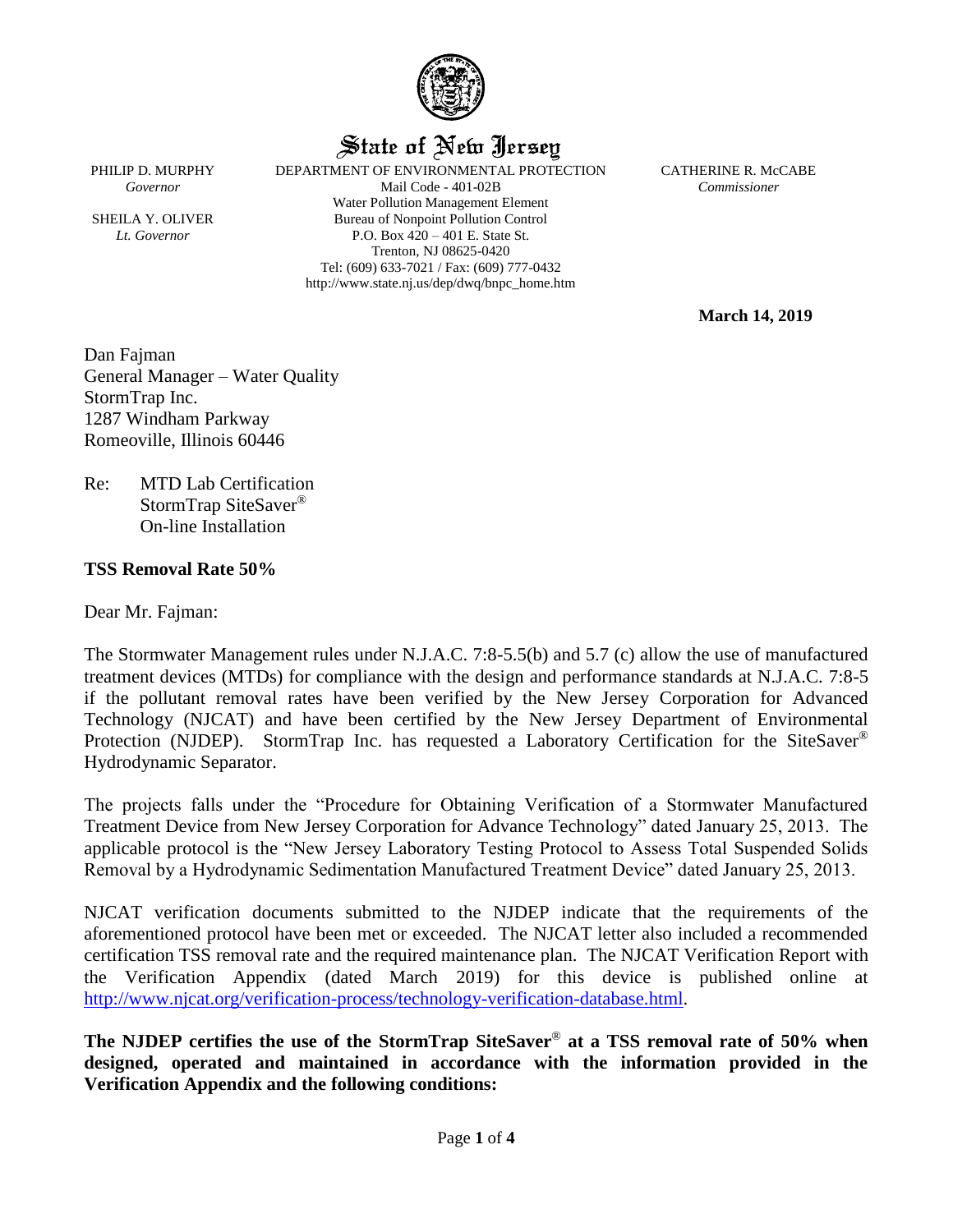- 1. The maximum treatment flow rate (MTFR) for the manufactured treatment device (MTD) is calculated using the New Jersey Water Quality Design Storm (1.25 inches in 2 hrs) in N.J.A.C. 7:8-5.5.
- 2. The StormTrap SiteSaver® stormwater treatment device shall be installed using the same configuration reviewed by NJCAT and shall be sized in accordance with the criteria specified in item 6 below.
- 3. This StormTrap SiteSaver® stormwater treatment device cannot be used in series with another MTD or a media filter (such as a sand filter) to achieve an enhanced removal rate for total suspended solids (TSS) removal under N.J.A.C. 7:8-5.5.
- 4. Additional design criteria for MTDs can be found in Chapter 9.6 of the New Jersey Stormwater Best Management Practices (NJ Stormwater BMP) Manual which can be found on-line at [www.njstormwater.org.](http://www.njstormwater.org/)
- 5. The maintenance plan for a site using this device shall incorporate, at a minimum, the maintenance requirements for the StormTrap SiteSaver<sup>®</sup>. A copy of the maintenance plan is attached to this certification. However, it is recommended to review the maintenance website at <http://stormtrap.com/products/sitesaver/sitesaver-maintenance-manual/> for any changes to the maintenance requirements.
- 6. Sizing Requirements:

The example below demonstrates the sizing procedure for the StormTrap SiteSaver®:

Example: A 0.25-acre impervious site is to be treated to 50% TSS removal using a StormTrap SiteSaver®. The impervious site runoff (Q) based on the New Jersey Water Quality Design Storm was determined to be 0.79 cubic feet/second (cfs).

Maximum Treatment Flow Rate (MTFR) Evaluation:

The site runoff (Q) was based on the following: time of concentration  $= 10$  minutes  $i = 3.2$  in/hr (page 5-8, Fig. 5-3 of the NJ Stormwater BMP Manual)  $c = 0.99$  (runoff coefficient for impervious)  $Q = cIA = 0.99$  x 3.2 x  $0.25 = 0.79$  cfs

Given the site runoff is 0.79 cfs and based on Table A-1 below, the StormTrap SiteSaver<sup>®</sup> model STSS-1 with an MTFR of 1.08 cfs would be the smallest model approved that could be used for this site that could remove 50% of the TSS from the impervious area without exceeding the MTFR.

The sizing table corresponding to the available system models is noted below. Additional specifications regarding each model can be found in the Verification Appendix under Table A-1.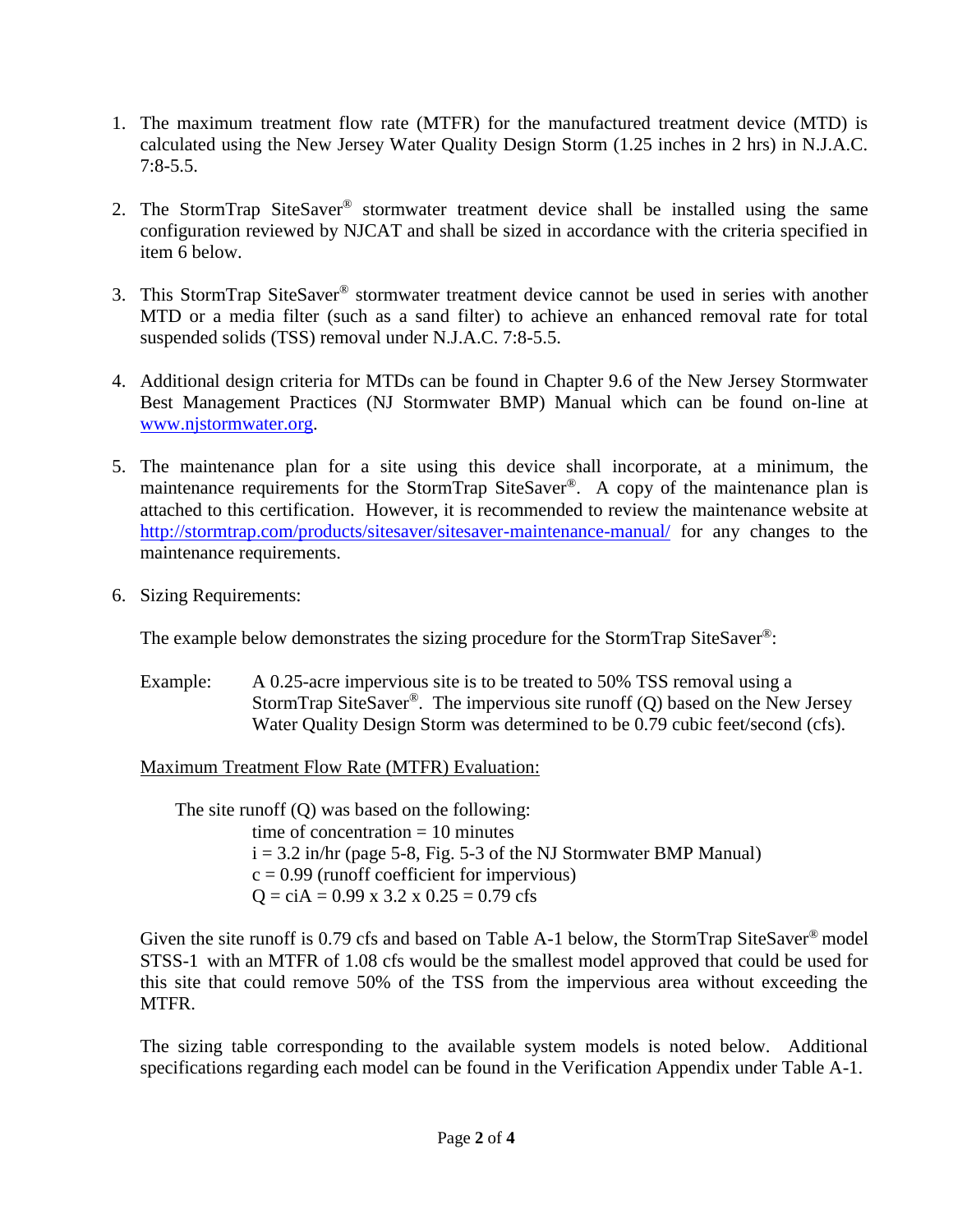|                            |                        |                   | 50% Maximum             |
|----------------------------|------------------------|-------------------|-------------------------|
| <b>StormTrap SiteSaver</b> | <b>Number of</b>       | <b>NJDEP TSS</b>  | <b>Sediment Storage</b> |
| Models <sup>1</sup>        | <b>Inclined Plates</b> | MTFR <sup>2</sup> | <b>Volume</b>           |
|                            |                        | (cfs)             | (f t <sup>3</sup> )     |
| STSS-1                     | 1                      | 1.08              | 28                      |
| STSS-2                     | $\overline{2}$         | 2.16              | 28                      |
| STSS-3                     | 3                      | 3.24              | 28                      |
| STSS-4                     | 4                      | 4.32              | 28                      |
| STSS-5                     | 5                      | 5.40              | 28                      |
| STSS-6                     | 6                      | 6.48              | 28                      |
| STSS-7                     | 7                      | 7.56              | 28                      |
| STSS-8                     | 8                      | 8.64              | 28                      |
| STSS-9                     | 9                      | 9.72              | 28                      |
| <b>STSS-10</b>             | 10                     | 10.80             | 28                      |
| <b>STSS-11</b>             | 11                     | 11.88             | 28                      |
| STSS-12                    | 12                     | 12.96             | 28                      |
| STSS-13                    | 13                     | 14.04             | 28                      |
| <b>STSS-14</b>             | 14                     | 15.12             | 28                      |
| <b>STSS-15</b>             | 15                     | 16.20             | 28                      |
| STSS-16                    | 16                     | 17.28             | 28                      |
| <b>STSS-17</b>             | 17                     | 18.36             | 28                      |
| <b>STSS-18</b>             | 18                     | 19.44             | 28                      |

**Table A-1** StormTrap SiteSaver® Models and associated MTFRs

<sup>1</sup>Physical exterior (6.83'W x 15'L) and interior (6'W x 14'L) dimensions are the same for all StormTrap SiteSaver models.

<sup>2</sup> Based on 1.08 cfs per inclined plate.

Be advised a detailed maintenance plan is mandatory for any project with a Stormwater BMP subject to the Stormwater Management Rules, N.J.A.C. 7:8. The plan must include all the items identified in the Stormwater Management Rules, N.J.A.C. 7:8-5.8. Such items include, but are not limited to, the list of inspection and maintenance equipment and tools, specific corrective and preventative maintenance tasks, indication of problems in the system, and training of maintenance personnel. Additional information can be found in Chapter 8: Maintenance and Retrofit of Stormwater Management Measures.

If you have any questions regarding the above information, please contact Brian Salvo of my office at (609) 633-7021.

Sincerely,

Labiel Mahon

Gabriel Mahon, Chief Bureau of Nonpoint Pollution Control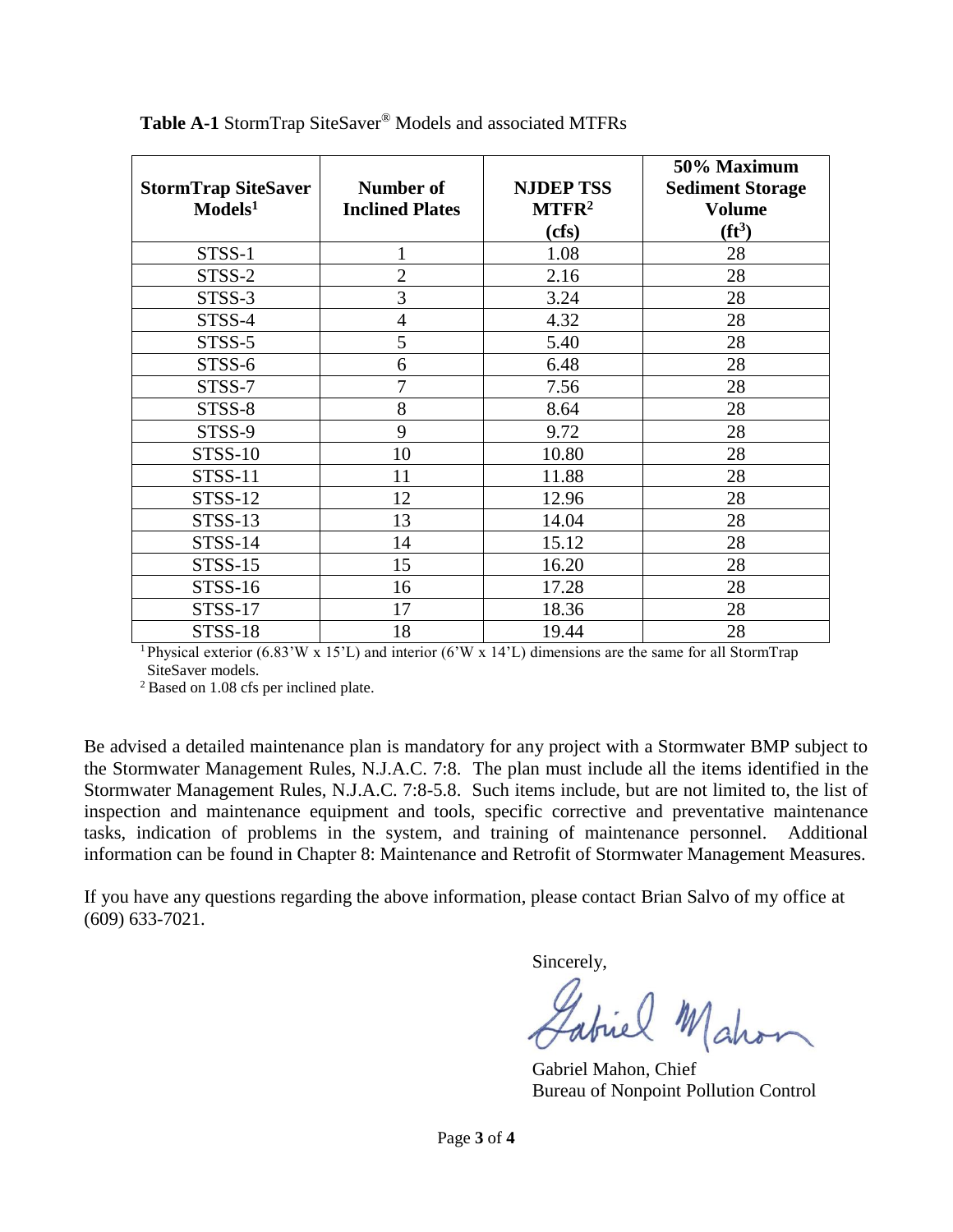c: Chron File Richard Magee, NJCAT Nancy Kempel, Section Chief, BNPC Jim Murphy, Supervisor, BNPC Vince Mazzei, NJDEP-DLUR Brian Salvo, NJDEP-BNPC

Attachment: Maintenance Plan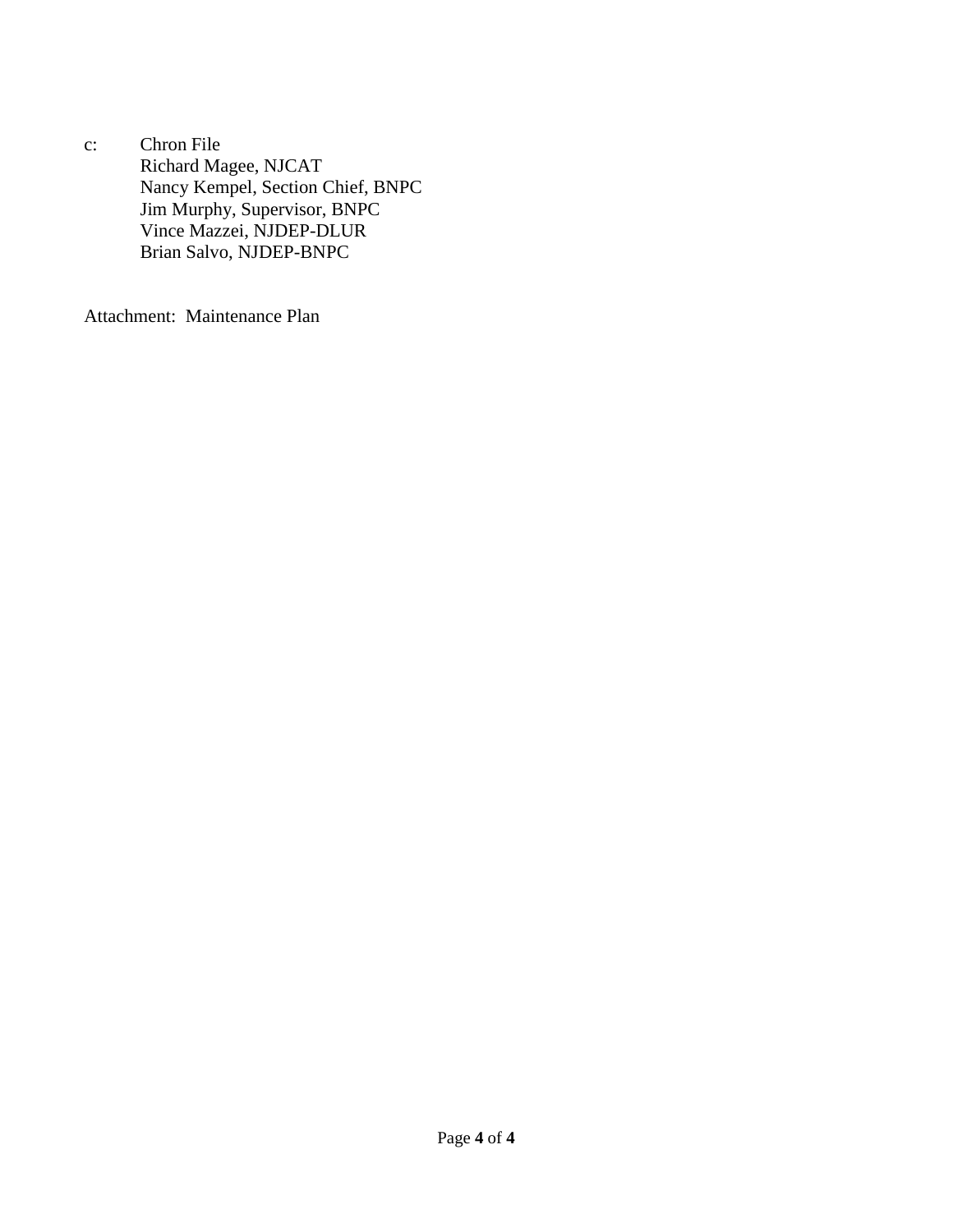

#### **SiteSaver® Manufacturer's Instruction Manual**

Regular inspections are recommended to ensure that the system is functioning as designed. Please contact your Authorized SiteSaver Representative if you have questions regarding the inspection and maintenance of the SiteSaver system. SiteSaver does not require entry into the system for maintenance; however, it is prudent to note that prior to entry into any underground storm sewer or underground structure, appropriate OSHA and local safety regulations and guidelines should be followed.

### **Inspection Scheduling**

The frequency of inspections and maintenance is site specific. Within the first year of operation, it is recommended that the unit be inspected every six months to determine the rate of pollutant accumulation. SiteSaver systems are recommended for inspection whenever the upstream and downstream catch basins and stormwater pipes of the stormwater collection system are inspected or maintained. This will minimize the cost of the inspection if it is done at the same time. If checked on an annual basis, the inspection should be conducted before the stormwater season begins to ensure that the system is functioning properly for the upcoming storm season.

#### **Inspection Process**

Inspections should be done such that a sufficient time has lapsed since the most recent rain event to allow for a static water condition. Visually inspect the system at all manhole locations. For debris accumulation, visually inspect the netting component (if utilized) to determine bag capacity. Nets containing only minor quantities of debris may be retained in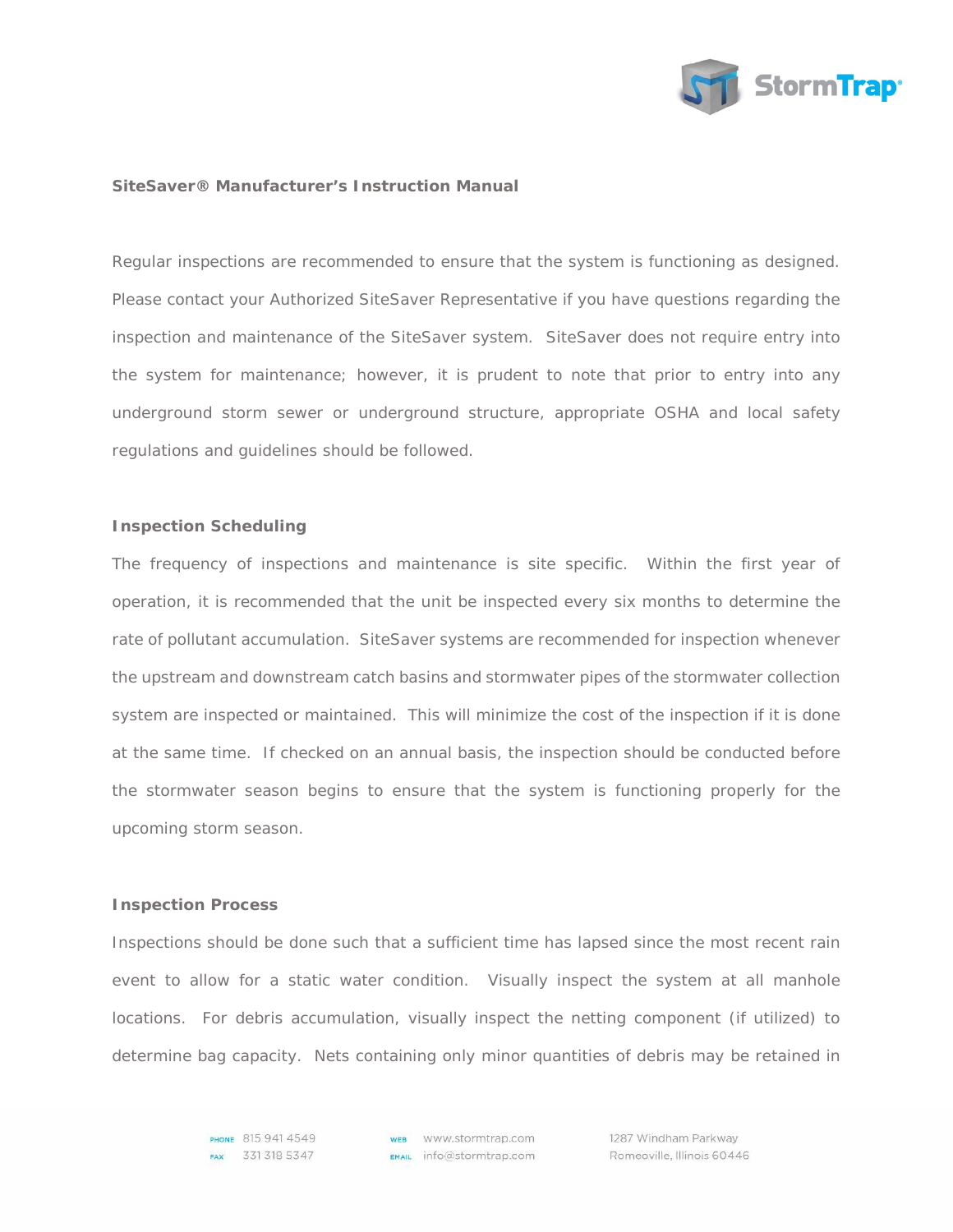

place. It is recommended to replace the nets when they appear 1/2 - 2/3 full. Failure to replace nets and/or remove floatables from bypass screening (if applicable) will lead to hydraulic relief, drain down deficiencies, and decrease the long-term functionality of the system.

For sediment accumulation, utilize either a sludge sampler or a sediment pole to measure and document the amount of sediment accumulation. To determine the amount of sediment in the system with a sludge sampler follow the manufacturer's instructions. If utilizing a sediment pole, first insert the pole to the top of the sediment layer and record the depth. Then, insert the pole to the bottom of the system and record the depth. The difference in the two measurements corresponds to the amount of sediment in the system. Eight-inches of sediment accumulation corresponds to the designed sediment storage capacity, four-inches equates to 50% capacity, etc. Finally, inspect the inlet pipe opening to ensure that the silt level or any foreign objects are not blocking the pipe.

## **Maintenance Process – Debris Removal**

Maintenance should be done utilizing proper personal protective equipment such as: safety glasses, hard-hat, gloves, first aid kit, etc. Maintenance should occur only when a sufficient time has lapsed since the most recent rain event to allow for a static water condition for the duration of the maintenance process.

For floatable debris removal, lift the netting bag by the frame, moving it upwards along the netting support frame. To ease lifting the nets to the surface, gaff hooks or a service vehicle (crane/hoist/boom truck) may be used. Slowly raise the netting frame allowing water in the net to drain as it is raised to allow it to drip dry. Once the netting component is fully removed from the system, it should be properly disposed of per local, state, and federal guidelines and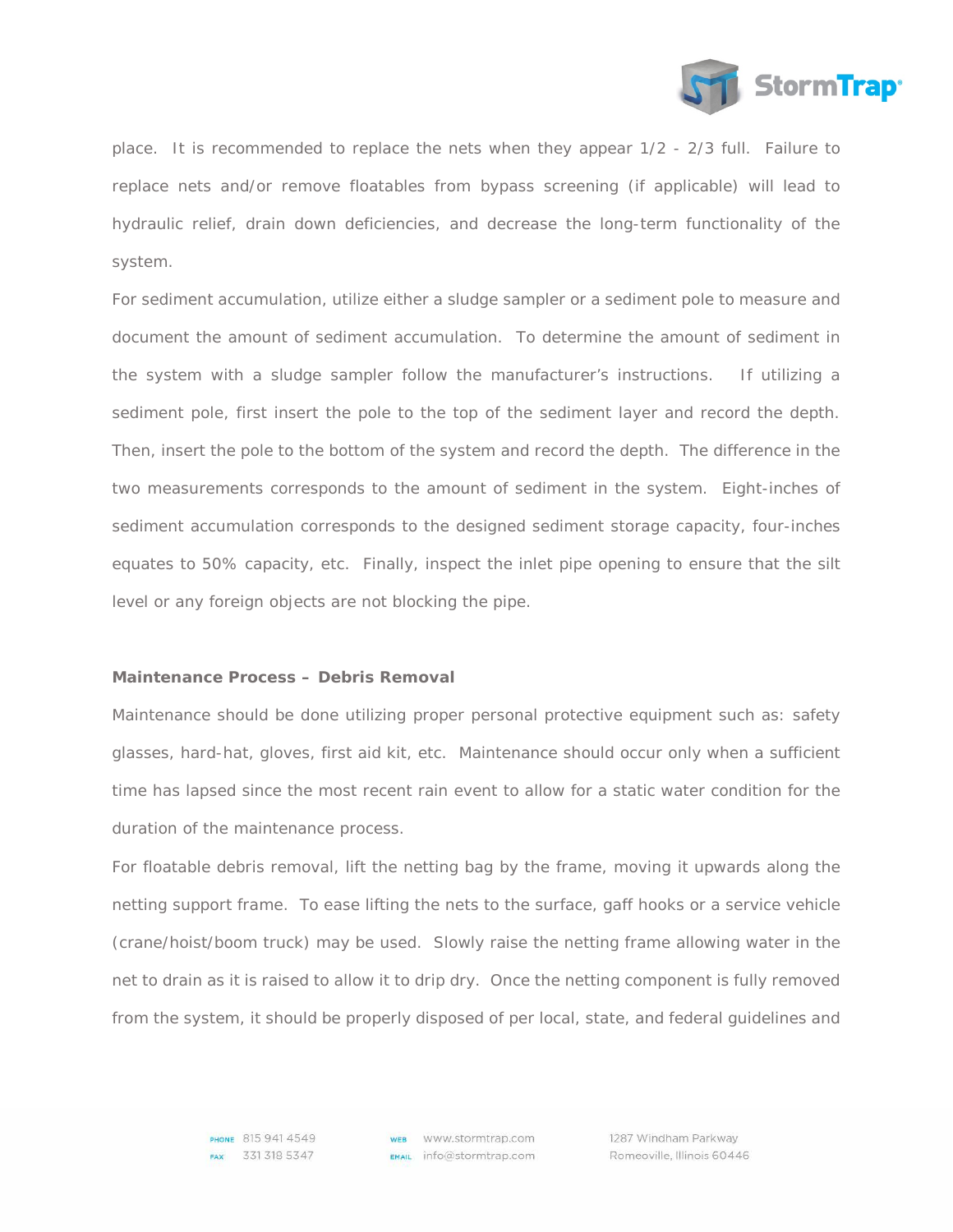

regulations. Typically, the netting component can be disposed of in a common dumpster receptacle.



For sediment removal, the SiteSaver is designed with clear access at both the inlet and outlet. A vacuum truck, or similar trailer mounted equipment, can be used to remove the sediment, hydrocarbons, and water within the unit. For more effective removal, it is recommended to use sewer jetting equipment or a spray lance to force the sediment to the vacuum hose. When the floor is sufficiently cleaned, fill the system back to its normal water elevation (to the pipe inverts).

### **Maintenance Process – Net Replacement**

Install a new net assembly by sliding the netting frame down the support frame and ensure the netting lays over the plate assembly. To order additional disposable nets, contact your local SiteSaver representative. New nets come with tie wraps temporarily holding the net material to the frame component for easy handling and storage. It is not recommended to remove the tie wraps until the net is ready to be installed. The frame is tapered from top (widest part) to bottom, and is also tapered from front (towards the sewer) to back. Cut the tie wraps that secures the netting material to the frame for shipment and lower the net down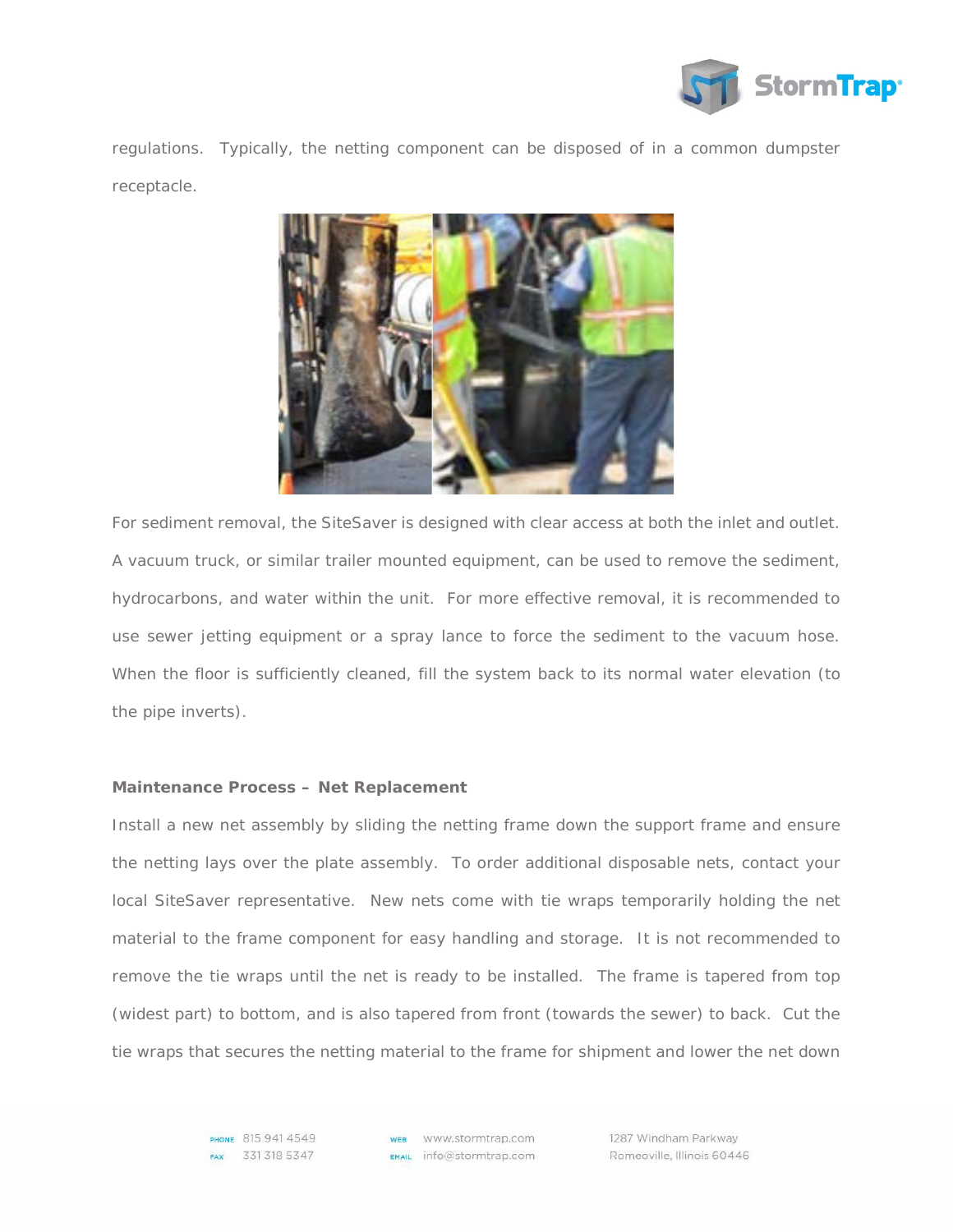

the guide rails. If debris has accumulated in the net support frame, remove the objects so the new net seats fully in the channel when installed. If utilizing oil sorption socks, insert them into the net cavity prior to lowering the net down the guide rails. The oil sorption socks are designed to absorb approx. ¼ gallon of hydrocarbons; it is typically recommended to use enough socks to absorb a gallon of hydrocarbons per treated cfs.

When lowering the net the following details should be exercised when placing the net:

- Watch the lowering to make sure that there are no unexpected entanglements.
- Be careful not to let the toe of the net get caught under the frame when it reaches the bottom of the support frame. This is typically accomplished by holding the toe of the net until after the net has started to prop into place.
- Finally, secure the access openings and properly dispose of the sediment per local, state, and federal guidelines and regulations.



In the case of only floatables removal, a vacuum truck is not required. However, a vacuum truck is required if the maintenance event is to include oil removal and/or sediment removal. Proof of inspections and maintenance is the responsibility of the owner. All inspection reports and data should be kept on site or at a location where they will be accessible for years in the future. Some municipalities require these inspection and cleaning reports to be forwarded to

> PHONE 815 941 4549 FAX 331 318 5347

**WEB** WWW.stormtrap.com  $EMAL$  info@stormtrap.com 1287 Windham Parkway Romeoville, Illinois 60446